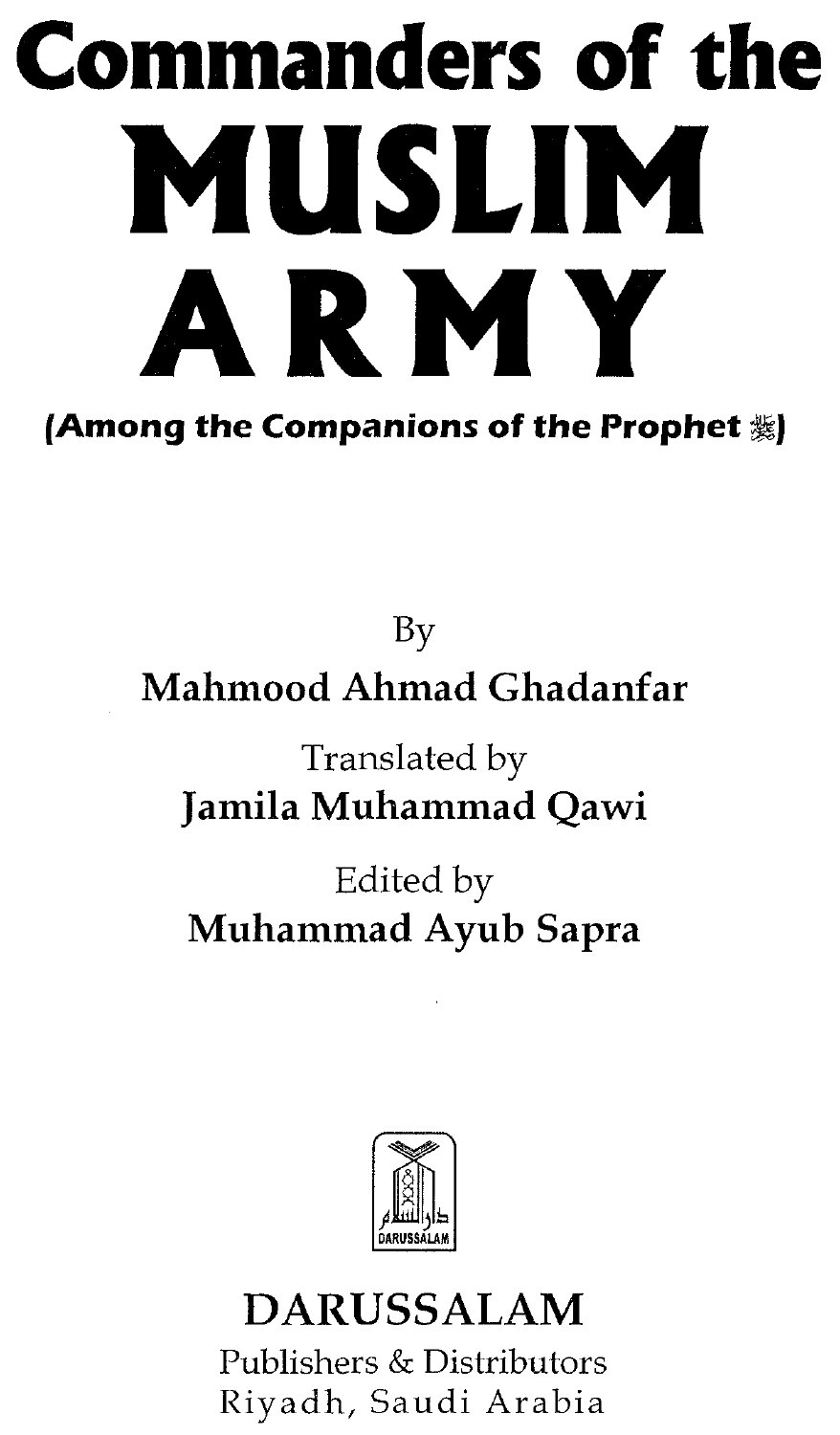

In the Name of Allah, the Most Gracious, the Most Merciful "Muhammad  $(\%)$  is the Messenger of Allah. And those who are with him are severe against disbelievers, and merciful among themselves. You see them bowing and falling down prostrate (in prayer), seeking Bounty from Allâh and (His) Good Pleasure. The mark of them (i.e. of their Faith) is on their faces (foreheads) from the traces of prostration (during prayers). This is their description in the Taurat (Torah). But their description in the Injeel (Gospel) is like a (sown) seed which sends forth its shoot, then makes it strong, and becomes thick and it stands straight on its stem, delighting the sowers, that He may enrage the disbelievers with them. Allah has promised those among them who believe (i.e. all those who follow Islamic Monotheism, the religion of Prophet Muhammad  $#$  till the Day of Resurrection) and do righteous good deeds, forgiveness and a mighty reward (i.e. Paradise)." (48:29)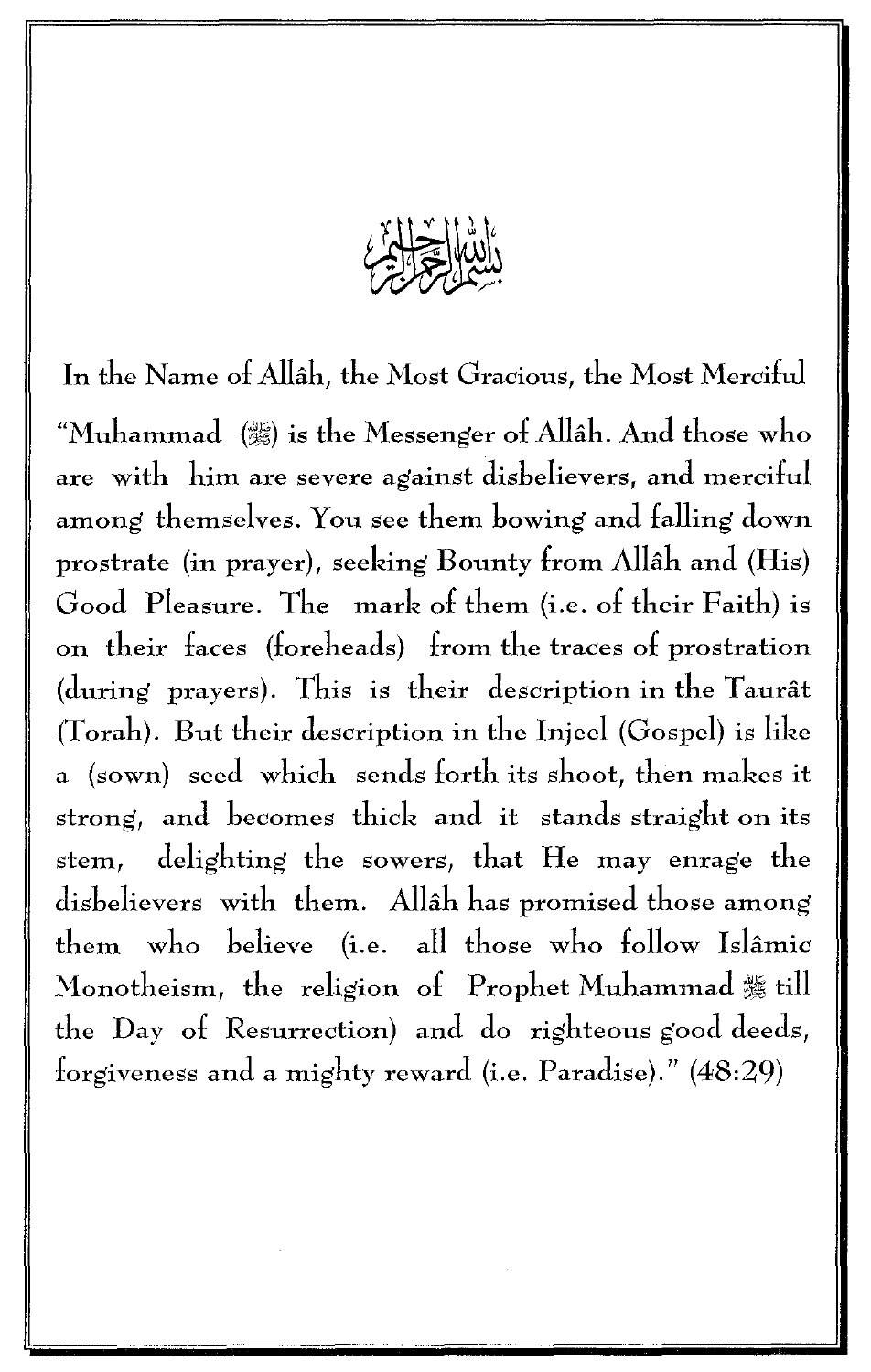## **Table of Contents**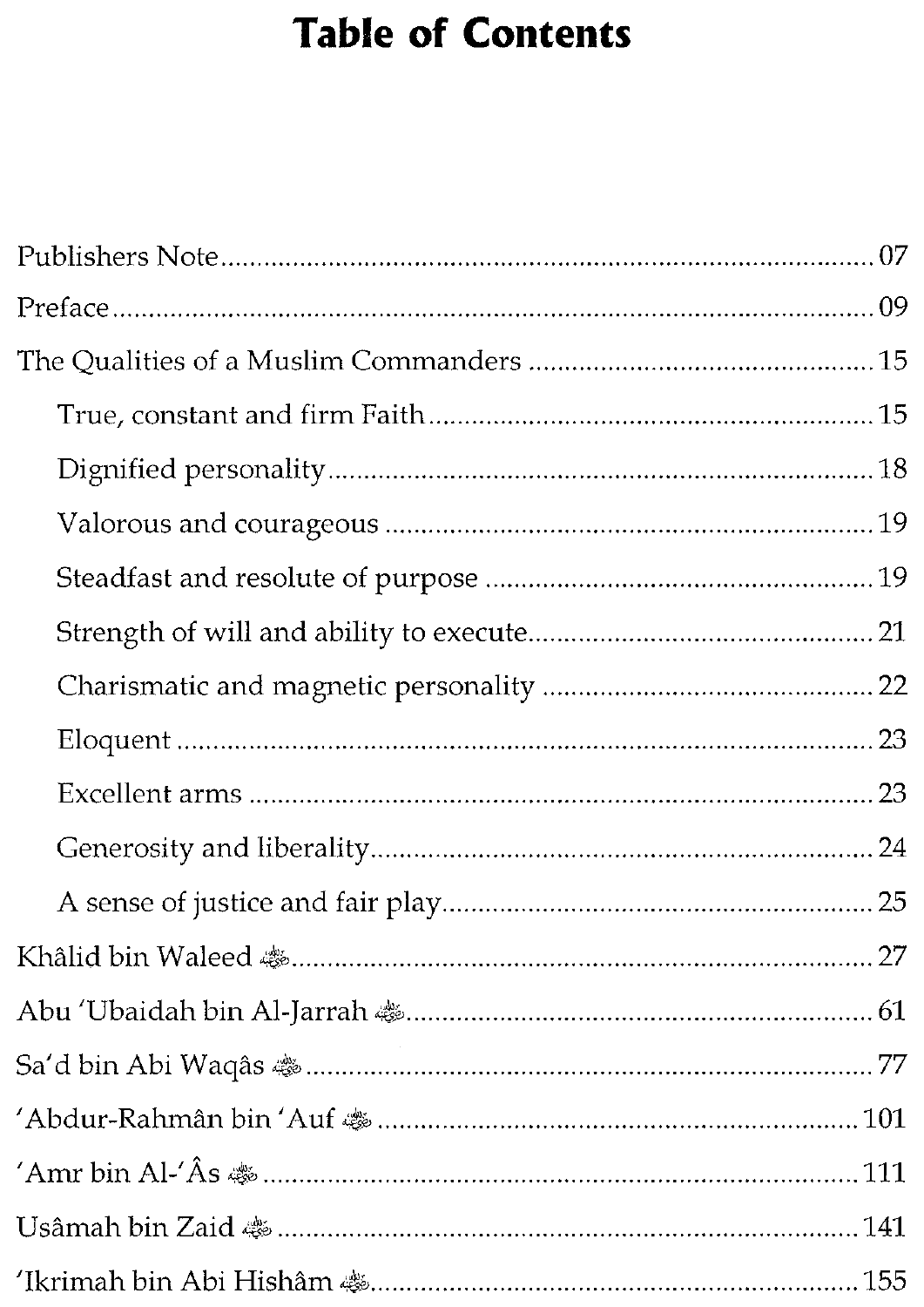| Qa'qâ' bin 'Amr Al-Tameemi <a>&gt;</a> |  |
|----------------------------------------|--|
|                                        |  |
|                                        |  |
|                                        |  |
|                                        |  |
|                                        |  |
|                                        |  |
|                                        |  |
|                                        |  |
|                                        |  |
|                                        |  |
|                                        |  |
|                                        |  |
|                                        |  |
|                                        |  |
|                                        |  |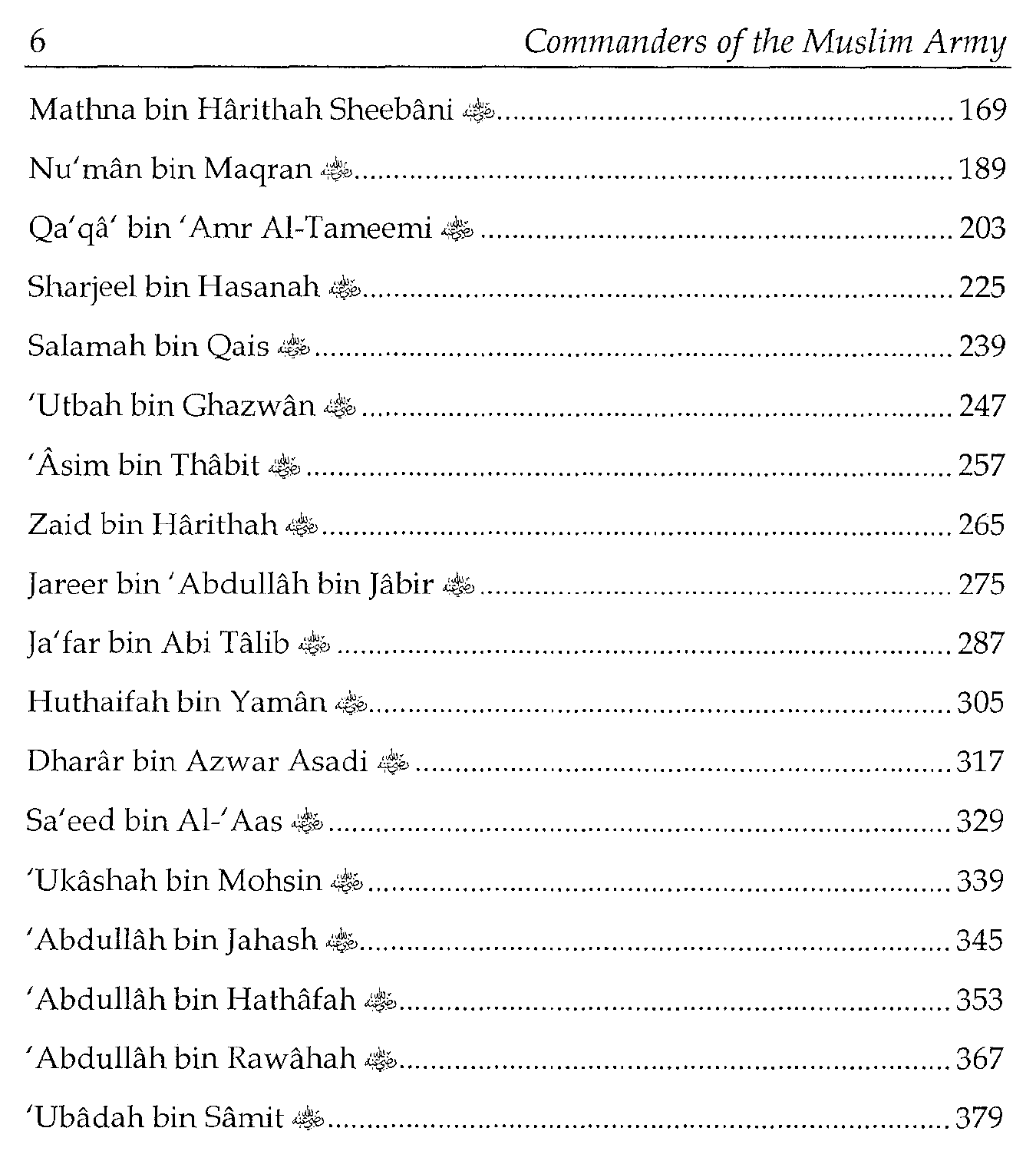### **Publishers Note**

All Praises are due to Allah the Almighty, the Lord of all that exists. May Allah's peace and blessing be upon His final Prophet and Messenger, Muhammad, his family and his Companions.

Darussalam is pleased to present this valuable book, 'Commanders of *the Muslim Army (Among the Companions of the Prophet* ~)' compiled in the Urdu language, by a great scholar and a compiler of Islamic books, Mahmood Ahmad Ghadanfar and translated by our Islamic sister Jamila Muhammad Qawi.

This book is about the life stories of the Prophet's Companions who led the Muslim army that was trained by the Messenger of Allah  $\mathcal{L}$ . Once during the training when the Prophet  $#$  asked about the strategy to adopt in the battle, one of his Companion, 'Âsim bin Thâbit 4!0had stood up with his bow in his hand and replied:

"When the enemy is a hundred yards away, we will use our bows and arrows; when the enemy comes closer, we will fight with our spears; when the spears break, we will have a hand to hand combat with our swords."

When the Prophet *‰* heard this, he said:

 $\hat{\mathcal{L}}$ 

"Doubtless this was the way to fight a battle. Whoever wishes to take part in a battle should adopt the strategy of 'Asim bin Thabat."

These great martial Commanders improved upon and developed the strategies and principles first enunciated by the Prophet  $\frac{46}{36}$ . They loved death more than life in their pursuit of the righteous and true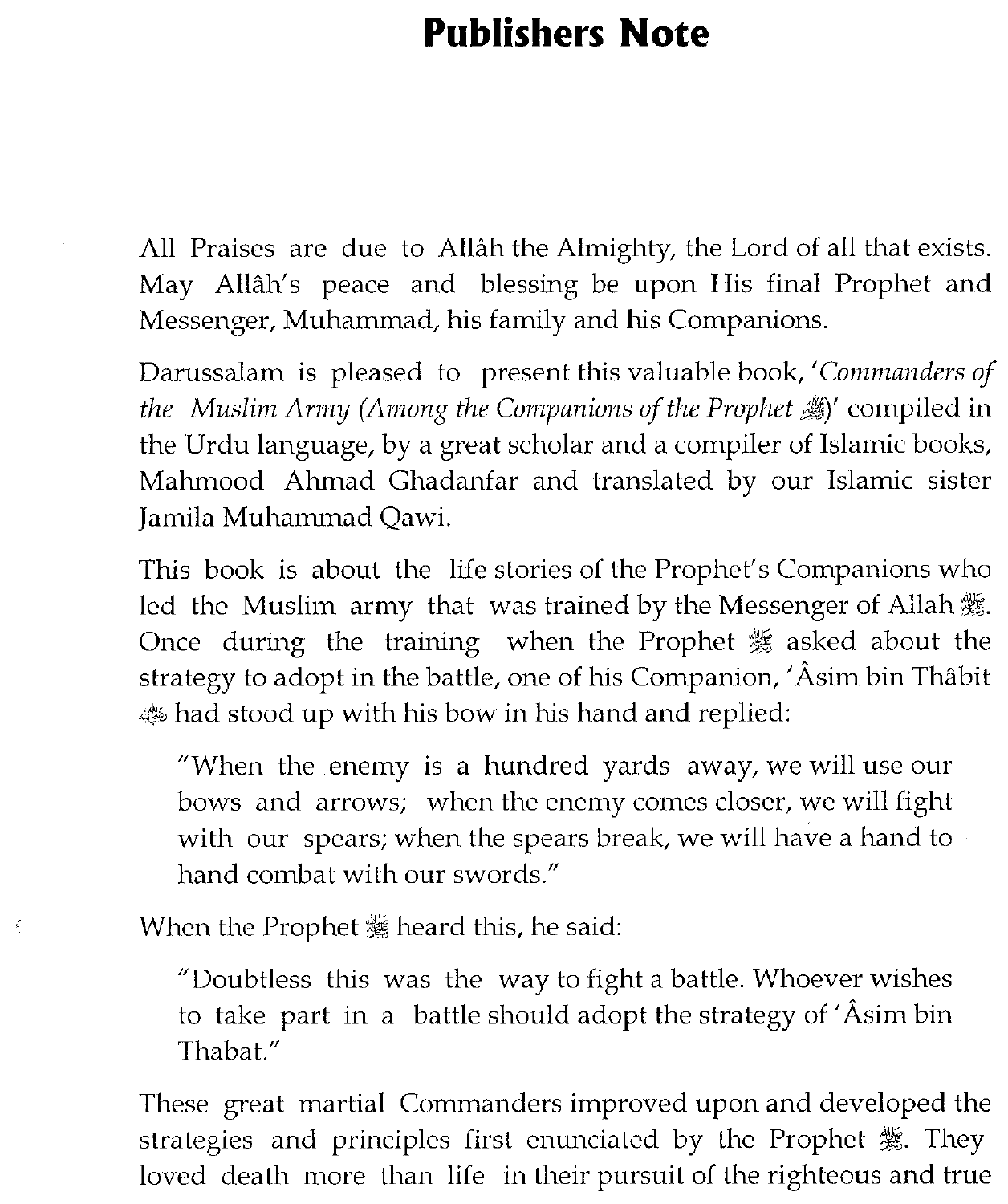religion, therefore sometimes the opposing forces were ten times larger than the Muslim army and with superior arms, yet most often it were the forces of Islam which were victorious. Therefore the Prophet ~ gave some of them the title of *Saifullah* (Sword of Allah) and the title of Lion of Allah.

After the death of the Prophet , the empire of Islam spread over an area of ten hundred thousand square miles. We should have to study inevitably the lives of these remarkable military leaders if we are deeply interested in learning about the Islamic history.

Pray to Allâh the Almighty that He grants them all – the writer, translator and editor and everyone else who participated by any means - the best reward in this world and in the Hereafter, for having supported in the completion of such a valuable book. *Ameen.*

#### **Abdul Malik Mujahid** General Manager Darussalam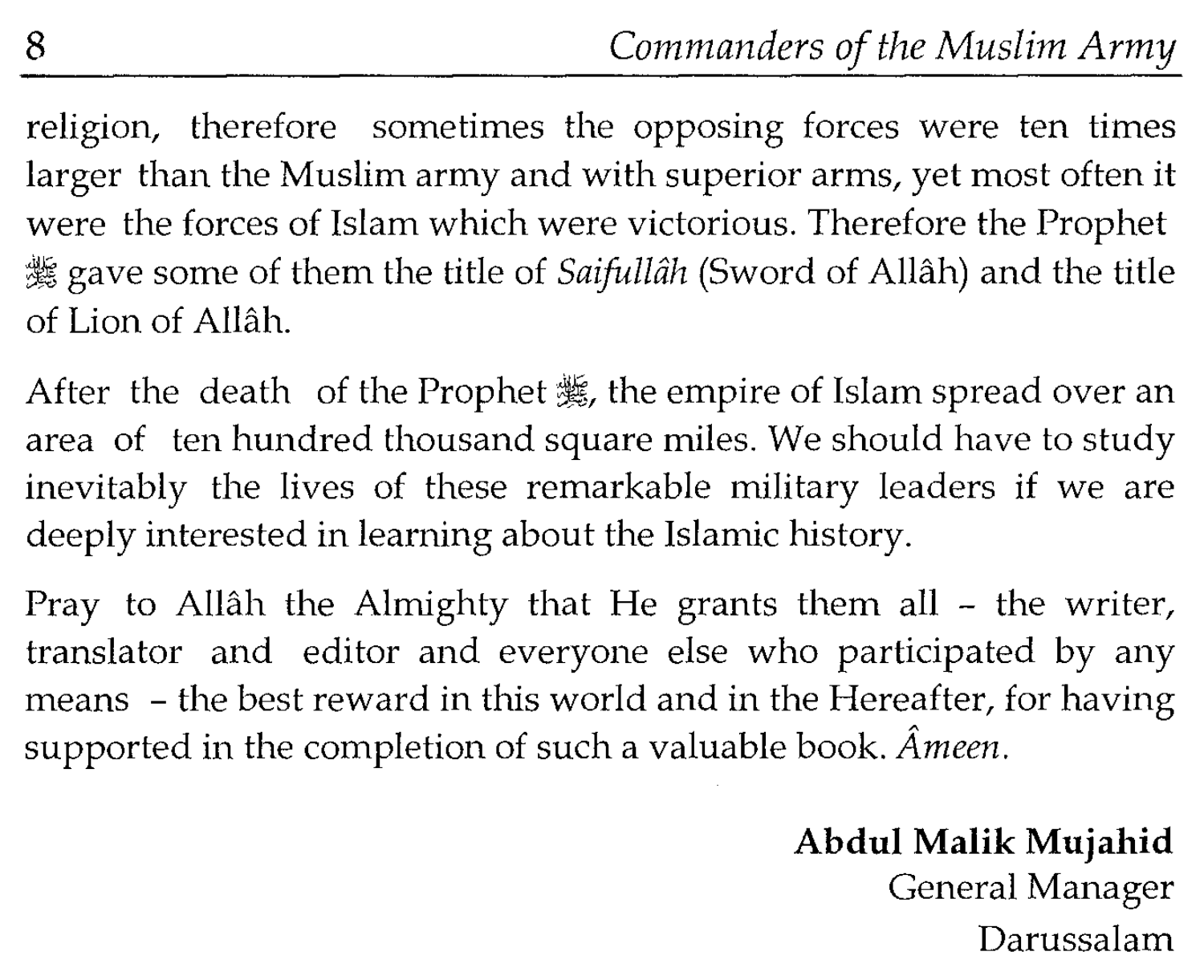## **Preface**

All Praise is for Allah Almighty and may Allah Bless the Prophet, his family and his Companions.

This book is about the lives of those pre-eminent and noble Companions of the Prophet  $#$  who led the forces of Islam in the violent and strife-torn arenas of conflict against the *Kuffar* or disbelievers. These were the warriors who after a vigorous training had turned to pure gold after being trained by the supreme Commander, the mercy to mankind, and the embodiment of goodness, the king of AI-Madinah, Muhammad  $#$ . Experts in the art of war were amazed and overwhelmed when they studied their exploits of bravery and valour. They struck terror in the hearts of the enemy and the stronghold sand palaces of Qaesar and Kisra trembled before their might.

They lived in austerity and simplicity, yet their style was regal. They were not cowed down by the enemy, they did not tremble before him in terror, neither could they be deterred from the pursuit of their objective. They loved death more than life in their pursuit of the righteous and true. Their gaze was modest, their hearts burned with passionate love of Allah Almighty, their arms were powerful and their feet stood surprisingly firm and steady as they fought for what their conscience told them was moral and virtuous. In whichever direction they turned, they conquered region after region. Under the leadership of the Prophet  $*$  they performed stunning deeds of valor and daring in the battlefields. In no time at all the stories of their great and noble exploits became the assurances of their bravery and the tales of their heroism were guarantees of their fervour and ardour. These epic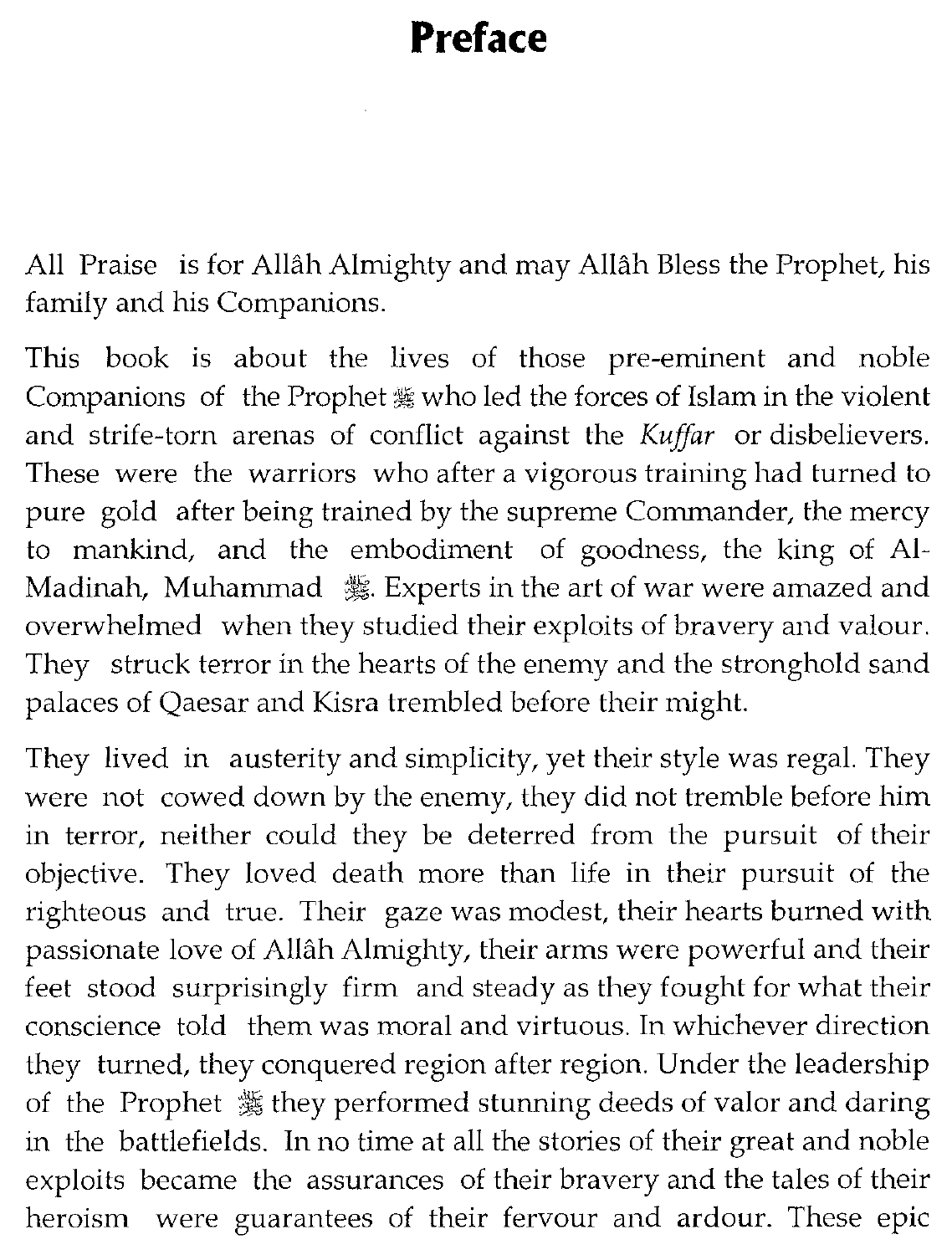stories spread in all directions. The battles fought during the Prophet's time were the most excellent and exemplary in all respects. Many time the forces of Islam faced armies which were much larger. Sometimes the opposing forces were ten times larger than the Prophet's army, and also had a larger number of superior arms and equipment, yet most often it was the forces of Islam which were victorious. Sociologists are amazed by the fact that the Islamic state started off as a small city state and, expanded at an average rate of two hundred square miles per day. Ten years later at the death of the Prophet : the empire of Islam was spread over an area of ten hundred thousand square miles.

When one studies the Islamic era spanning the lifetime of the Prophet ~ from the point of view of conquest and occupation of lands, their organization, management and administration, this amazement subsides. Every stage and step seems to have been patterned according to a well-defined, comprehensive and well thought out plan.

- Stability of the conquered lands.
- Education, moral and religious training of the conquered peoples.
- The education and training of the managers and administrators in morals, intellect and skills.
- An attempt to extend the limits of the Islamic Empire, by training military experts. This training was moral and intellectual. Technical know - how was not neglected either. Under their leadership the Islamic army forged their way into new territories in all directions; these were basic, innovative and revolutionary steps that resulted in astounding exploits. As a result within the short span of fifteen years after the passing away of the Prophet 囊, most of the areas of the two major continents of Asia and Africa, were under the control of the Muslims.

When a student of Islamic history observes these facts, he is inevitably and deeply interested to learn about the lives of these remarkable military leaders. He would like to study their characters, their code of life and the strategies they employed. He would like to gain enlightenment from these beacons of the past in order to illuminate such light as make the world of Islam shine in the present, and also to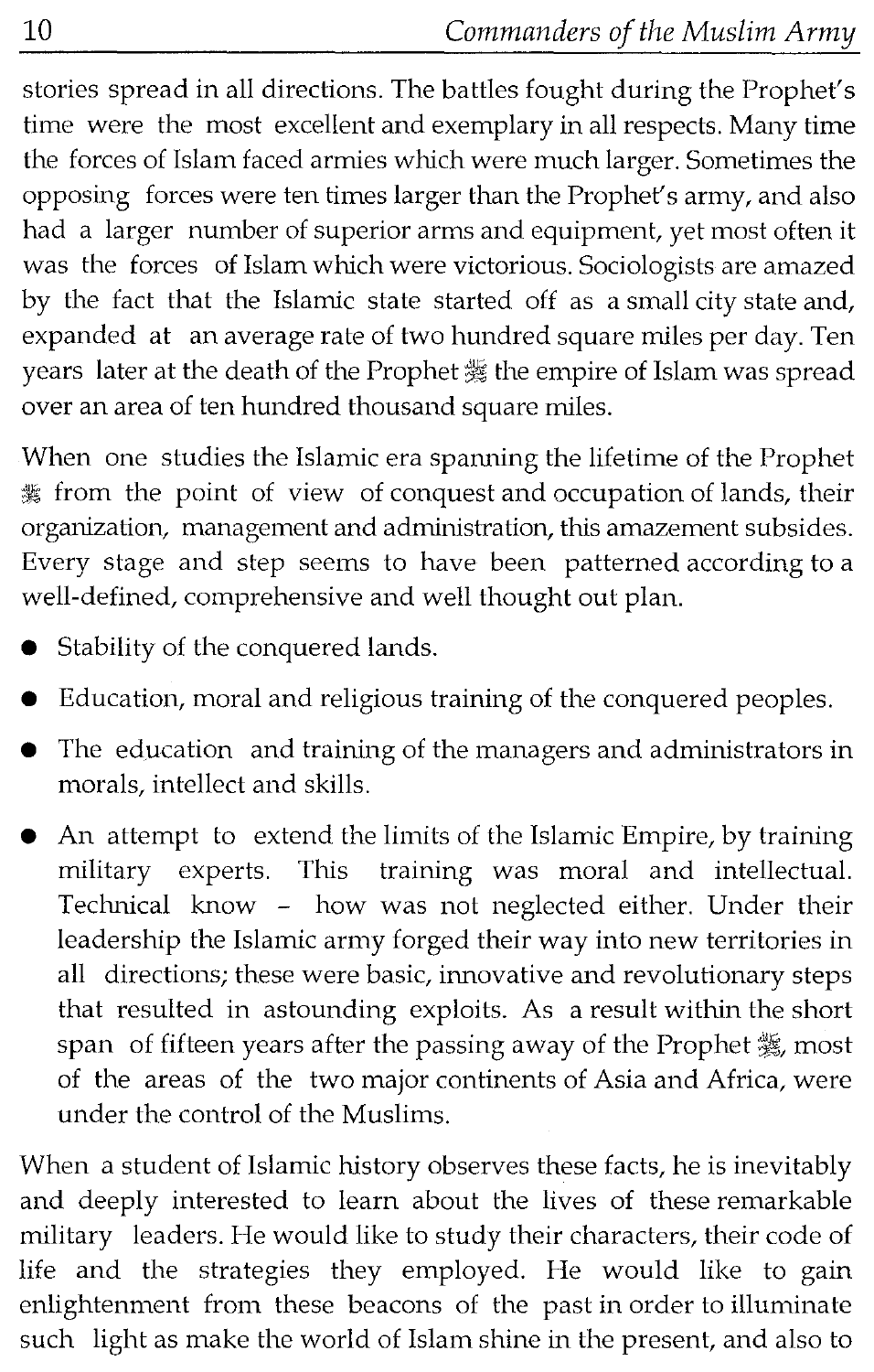blaze a trail for future generations.

Human nature and the basic strategies of war normally do not change; it is for this reason that invaluable lessons can be gained even from the battles fought far back in ancient recorded history. With this purpose in mind biographical sketches of these great generals of the early years of Islam are being presented; their incredible and extraordinary military achievements have added many a glorious and golden chapter to the history of mankind.

Doubtless those great personalities who were trained by the greatest Commander of Arab and Ajam, the Sultan of AI-Madinah, the Prophet ~ himself, had been transformed by personal contact with his radiant personality. Their eyes witnessed his greatness, which had become the axis of their hearts souls and very existence. The only meaning and purpose of their lives was to achieve martyrdom in the cause of Islam.

A study of the enviable lives and characters of these great generals will inspire modern day *Mujâhideen*,<sup>1</sup> soldiers and military leaders with the spirit of sacrifice and *Jihâd*.<sup>2</sup> The battles fought during the life of the Prophet  $#$  introduced and made crystal-clear such principles of military strategy as had never been used in human history. The brilliance of the strategies the Prophet ※ used as the Commander-in-Chief in the battle of Badr cannot be or ignored even in the context of modern day warfare. The very first martial tactics employed by the small Islamic State in its infancy were remarkably well organized and disciplined, for the example:

- Before leaving for the battlefield a Deputy was appointed in AI-Madinah.
- The Muslim army was divided into different groups or divisions and a commander was appointed for each of these divisions.
- Qais Al Mâzni Ansari was appointed to watch over the rear section of the army.

<sup>&</sup>lt;sup>1</sup> Those who fight in a war for Islam. (plural)

*<sup>2</sup>* Jihad - a holy war for Allah Almighty and the defence of Islam and Muslims.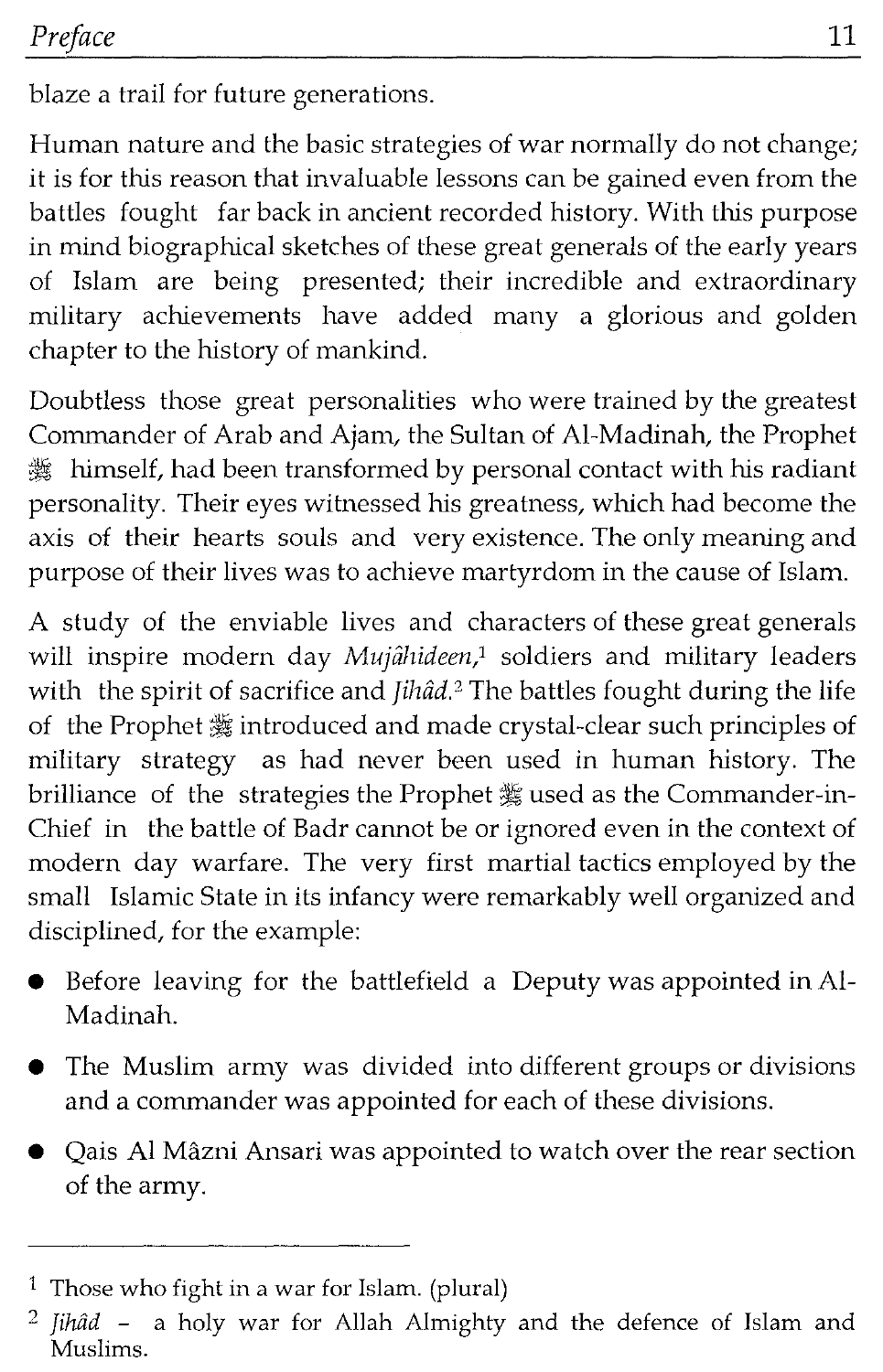- The Muslim army reached the battlefield of Badr first and took control of the stream there, so that the enemy could not face the Muslim army for long without water.
- Even before the battle started, it was realized that the group formation of the Muslim army should be given a great deal of attention. This was because the opposing army outnumbered them three to one.
- After the formation the Prophet sordered that no *Mujâhid* should take any step on his own, and must wait for orders from him.
- He ordered that the *Mujahideen* should shoot their arrows only when the enemy came within range; if he was beyond their range they should not shoot. This was to avoid wastage of arms and equipment. If the enemy was very close then they should fight with their spears; if they were even closer then they should use their swords to defend themselves.
- On one occasion he pointed out to his army that they should be aware that the most effective strength and strategy lay in the practice of *Rummi.* This meant to practice the art of throwing. This covers all kinds of weapons of war, which are either thrown or shot. Missiles, bombs or cannons from which shots are fired - all belong to this category of weapons. Even in the changed war scenario of today, the principle of *Rummi* is of prime importance; as this is where the real strength of an army lies. This principle and its significant contribution to the victory and might of a military force was first enunciated by the Prophet 囊. The degree of superiority and dominance of one country over another is in direct proportion to its strength and power.
- In the battle of Badr a special covered platform was erected for the Prophet  $*$ , at the rear of the place where the army was deployed.
- The rules and principles of warfare were promulgated and declared. Women, children, people not taking part in active warfare and all senior citizens were not to be killed or harmed in any way.
- In the battle of Uhud, the Prophet 背, inspected the battlefield and